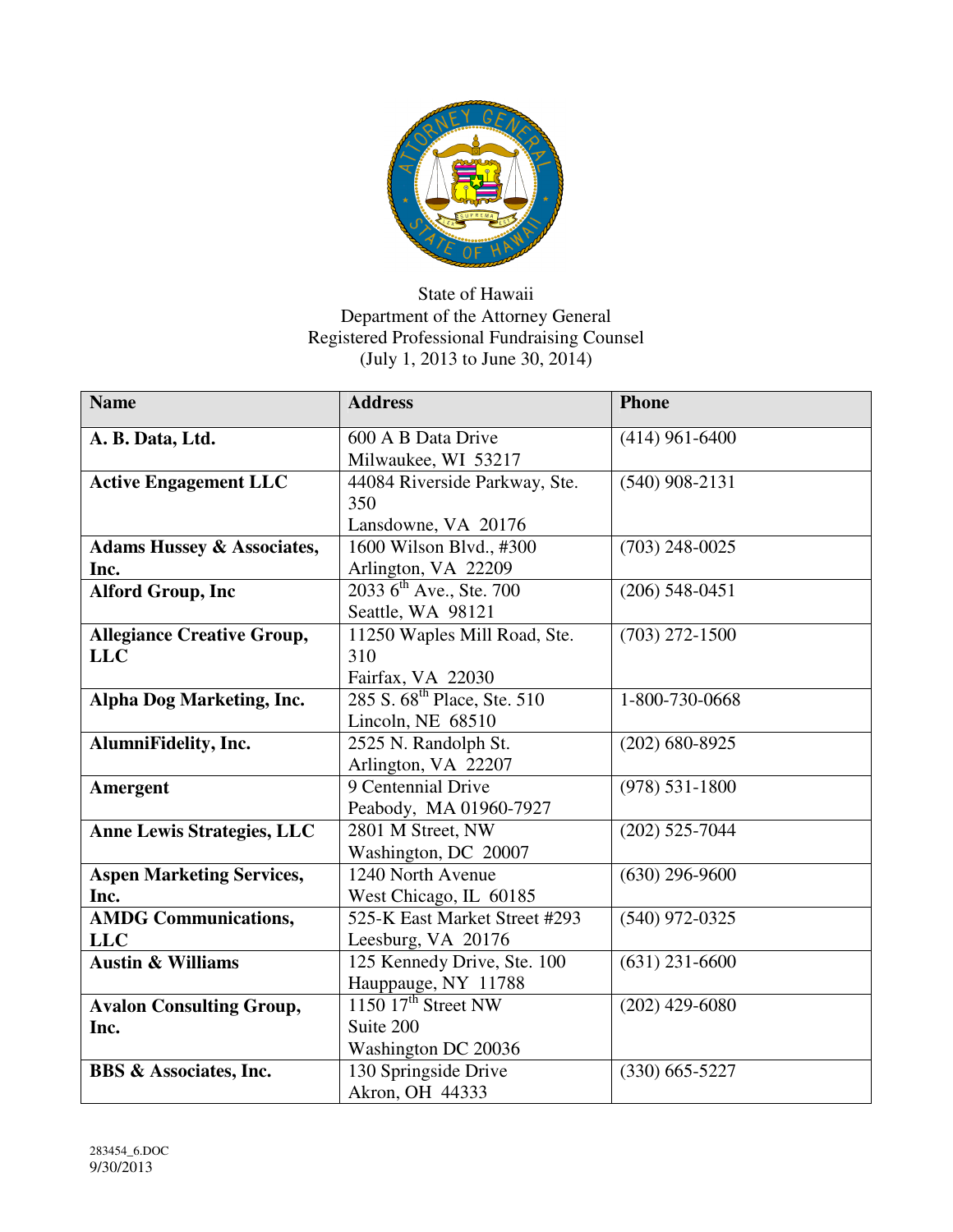| <b>Name</b>                                 | <b>Address</b>                                 | <b>Phone</b>       |
|---------------------------------------------|------------------------------------------------|--------------------|
| <b>Barton-Cotton Incorporated</b>           | 9755 Patuxent Woods Drive                      | $(410)$ 247-4800   |
|                                             | Suite 300                                      |                    |
|                                             | Columbia MD 21046                              |                    |
| <b>Beaconfire Consulting, Inc.</b>          | 2300 Clarendon Blvd., Ste. 1100                | $(703) 894 - 0080$ |
|                                             | Arlington, VA 22201<br>123 Woolwich Street     |                    |
| <b>Blue North Strategies, Inc.</b>          |                                                | $(416)$ 527-4352   |
| <b>Brick Mill Studios, Inc.</b>             | Guelph, Canada N1H3V1<br>24 Mill Brook Road    | $(603) 579 - 1600$ |
|                                             | Wilton, NH 03086                               |                    |
| <b>Brilliant Communications,</b>            | 9305 Schubert Ct.                              | $(703)$ 544-5633   |
| <b>LLC</b>                                  | Vienna, VA 22182                               |                    |
| <b>Brodeur &amp; Coville, LLC</b>           | 399 Boylston Street                            | $(617) 587 - 2800$ |
|                                             | Boston, MA 02116                               |                    |
| <b>Catherine M. Connolly</b>                | 9545 Coney Island Circle                       | $(916) 897 - 8095$ |
|                                             | Elk Grove, CA 95758                            |                    |
| <b>Chain Bridge Collective, LLC</b>         | 3050 Chain Bridge Rd, Ste. 200                 | $(703)$ 414-914    |
|                                             | Fairfax, VA 22030                              |                    |
| <b>Community Fundraising,</b>               | 348 Puuhale Road, #400                         | (808) 733-5377     |
| <b>LLC</b>                                  | Honolulu, Hawaii 96819                         |                    |
| <b>Compass Natural LLC</b>                  | 2525 Arapahoe Ave., E4-555                     | $(303) 807 - 1042$ |
|                                             | Boulder, CO 80302                              |                    |
| <b>Contempo Direct, Inc.</b>                | 3975 Bishopwood Ct. W. #201                    | $(239)$ 963-9170   |
|                                             | Naples, FL 34114                               | $(301)656 - 5516$  |
| <b>Convergence Direct</b><br>Marketing, LLC | 4915 St. Elmo Avenue, Ste. 400<br>Bethesda, MD |                    |
| Convio, Inc.                                | 11501 Domain Drive, Ste. 200                   | $(512) 682 - 2600$ |
|                                             | Austin, TX 78758                               |                    |
| Copacino & Fujikado LLC                     | 1425 4 <sup>th</sup> Ave., Ste. 700            | $(206)467 - 6610$  |
|                                             | Seattle, WA 98101                              |                    |
| <b>Creative Business Solutions,</b>         | 819 Rundquist Way                              | $(920) 687 - 8715$ |
| <b>LLC</b>                                  | Kimberly, WI 54136                             |                    |
| <b>Creative Direct Response,</b>            | 333 Church Avenue, SW                          | $(301) 858 - 1500$ |
| Inc.                                        | Roanoke, VA 24016                              |                    |
| <b>Creative Fund Raising</b>                | 98-891 Kuhao Place                             | $(808)$ 487-8821   |
| Associates, Inc.                            | Aiea, HI 96701                                 |                    |
| <b>DaVinci Direct</b>                       | 36 Cordage Park Circle, Ste. 339               | $(508)746 - 2555$  |
|                                             | Plymouth, MA 02360                             |                    |
| Delta Group USA, Inc.                       | 6715 Little River Turnpike, Ste.               | $(703)$ 914-1266   |
|                                             | 207                                            |                    |
|                                             | Annadale, VA 22003                             |                    |
| <b>Direct Marketing Associates</b>          | 515 Executive Drive                            | $(609)$ 454-3202   |
|                                             | Princeton, NJ 08540                            |                    |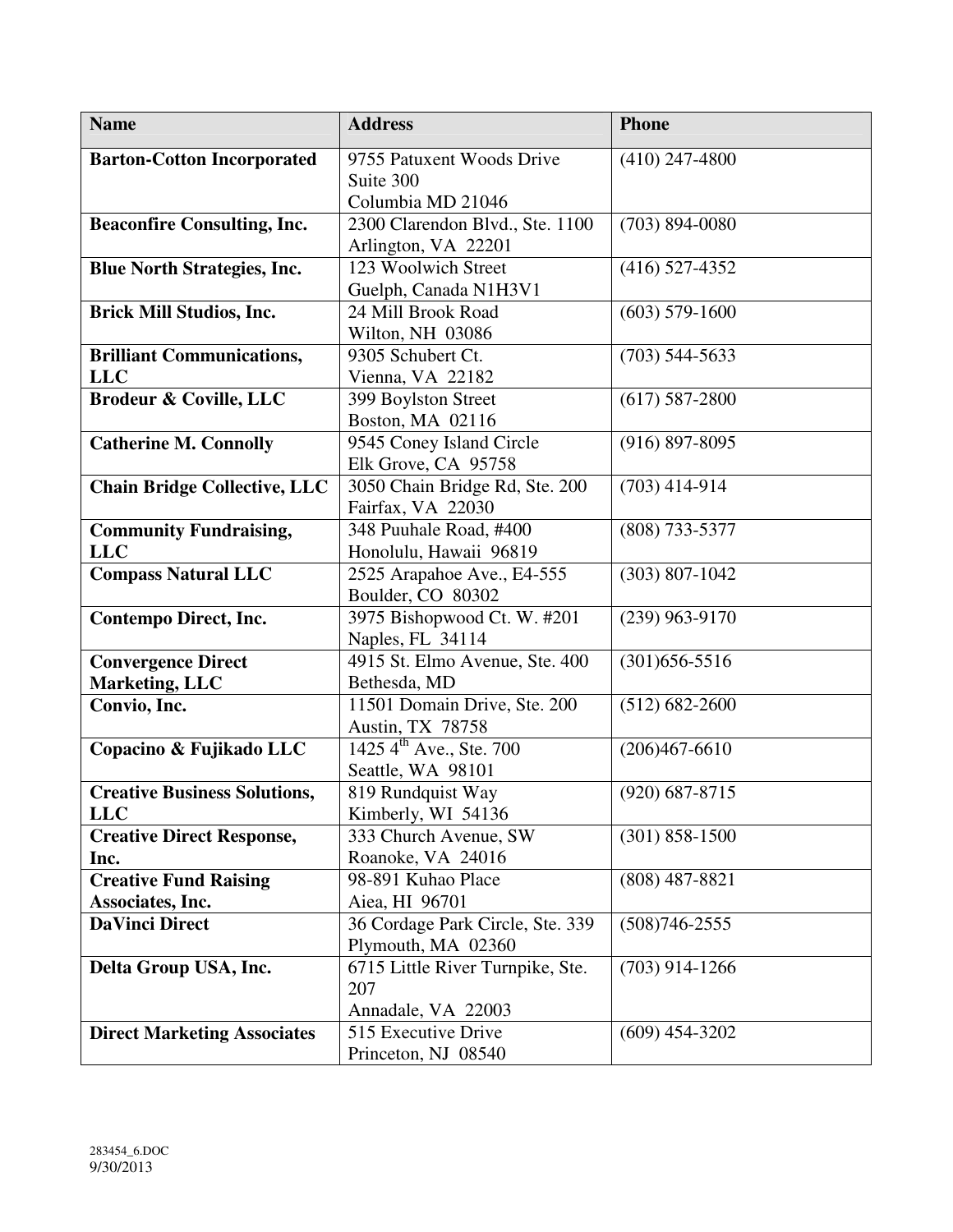| <b>Name</b>                                   | <b>Address</b>                                          | <b>Phone</b>       |
|-----------------------------------------------|---------------------------------------------------------|--------------------|
| Direct Point Group, Inc.                      | 251 North Service Road West,                            | $(905)$ 815-1200   |
|                                               | Ste. 300                                                | $(905)$ 815-2900   |
|                                               | Oakville, Ontario L6M 3E7                               |                    |
| <b>Direct Response Consulting</b>             | 6849 Old Dominion Drive, Ste.                           | $(703)749-3100$    |
| <b>Services</b>                               | 320                                                     |                    |
|                                               | McLean, VA 22101                                        |                    |
| <b>Direct Response Marketing,</b>             | 14805 Forrest Road, Ste. 104                            | $(434) 534 - 8004$ |
| <b>LLC</b>                                    | Forest, VA 24551                                        |                    |
| <b>DMW Worldwide, LLC</b>                     | Cordage Commerce Center                                 | $(774) 773 - 1200$ |
|                                               | 36 Cordage Park Circle #225                             |                    |
|                                               | Plymouth, MA 02360                                      | $(877)$ 957-0000   |
| Donald Campbell &                             | One East Wacker Drive, Ste.<br>3350                     |                    |
| Company                                       | Chicago, IL 60601                                       |                    |
| Donordigital.com, LLC                         | 2550 Ninth St., Ste. 103                                | $(510)$ 225-0417   |
|                                               | Berkley, CA 94710                                       |                    |
| Douglas Shaw & Associates,                    | 490 E. Roosevelt Road, Ste. 101                         | $(630)562 - 1321$  |
| Inc.                                          | West Chicago, IL 60185                                  |                    |
| <b>Drakes Bay Fundraising, Inc.</b>           | 1100 Larkspur Landing Circle,                           | $(415)$ 461-6202   |
|                                               | Ste. 280                                                |                    |
|                                               | Larkspur, CA 94939                                      |                    |
| <b>Eaton Vance Distributors,</b>              | The Eaton Vance Building                                | $(617)$ 482-8260   |
| Inc.                                          | 255 State Street                                        |                    |
|                                               | Boston, MA 02109                                        |                    |
| <b>Eberle Associates, Inc.</b>                | 1420 Spring Hill Road, #490                             | $(703)$ 821-1550   |
|                                               | McLean, VA 22102                                        |                    |
| <b>Edge Direct, LLC</b>                       | 3030 Waterview Avenue                                   | $(410)$ 727-3343   |
|                                               | Baltimore, MD 21230                                     |                    |
| <b>Eidolon Communications,</b>                | 15 Maiden Lane, Ste. 1401                               | $(212)$ 587-3980   |
| Inc.                                          | New York, NY 10038                                      |                    |
| <b>Envelopes Unlimited Services</b>           | 649 North Horners Lane                                  | $(301)$ 230-3362   |
|                                               | Rockville, MD 20850                                     | $(781) 685 - 6000$ |
| <b>Epsilon Data Management,</b><br><b>LLC</b> | 601 Edgewater Drive<br>Wakefield, MA 01803              |                    |
| <b>Ethridge &amp; Associates, LLC</b>         | 1138 N. Germantown Pkwy., Ste.                          | $(901) 754 - 9437$ |
|                                               | 101-361                                                 |                    |
|                                               | Cordova, TN 38016                                       |                    |
| Havas Edge, LLC (formally                     | 2173 Salk Ave., #300                                    |                    |
| known as Euro RSCG Direct                     | Carlsbad, CA 92008                                      | $(760)$ 929-0041   |
| <b>Response, LLC</b> )                        |                                                         |                    |
| <b>Faircom New York</b>                       | 12 West $27^{\text{th}}$ Street, $13^{\text{th}}$ Floor |                    |
|                                               | New York, NY 10001                                      | $(212)$ 727-3876   |
| <b>First Degree, LLC</b>                      | 333 Church Avenue, SW                                   |                    |
|                                               | Roanoke, VA 24016                                       | $(540)$ 345-8848   |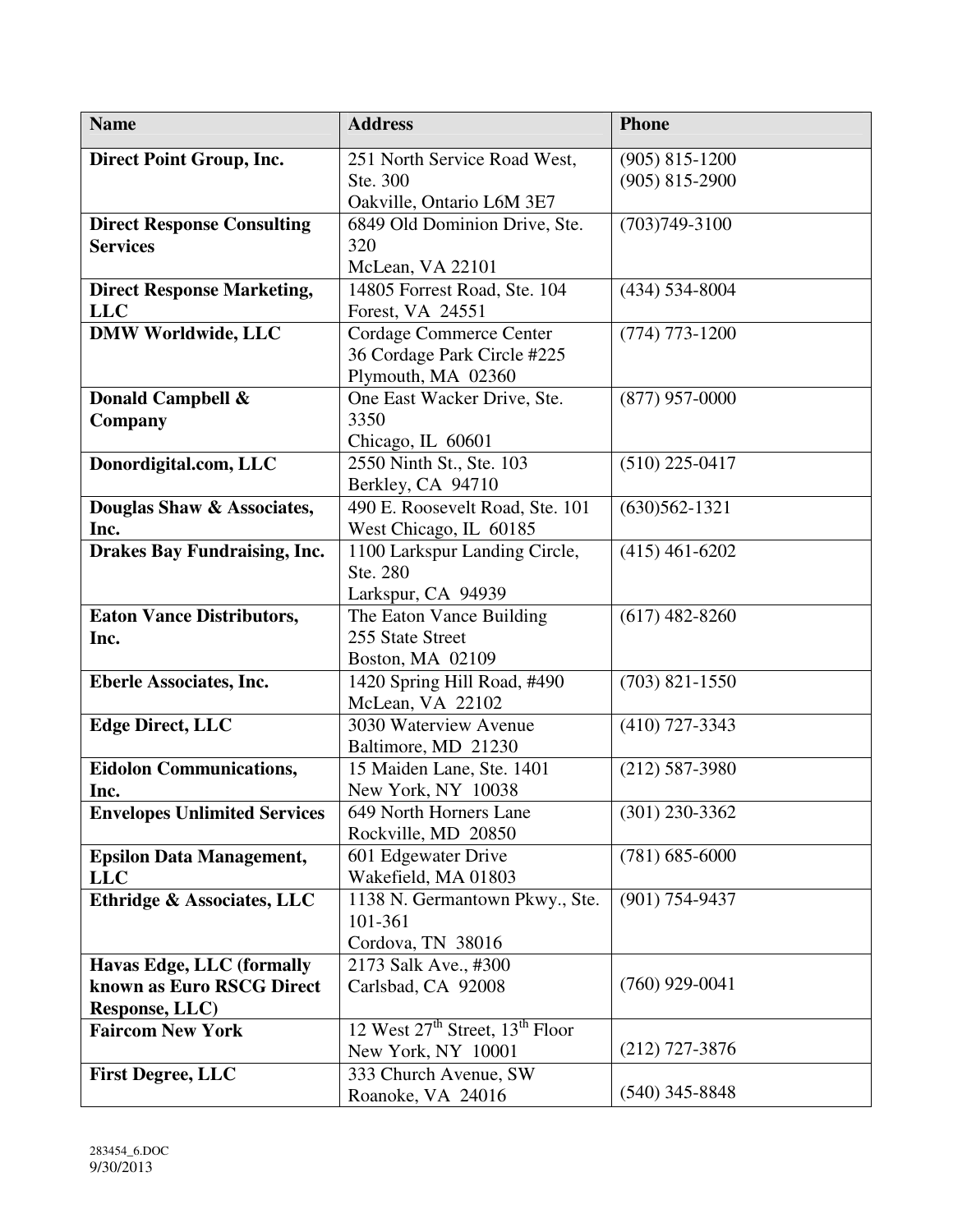| <b>Name</b>                                       | <b>Address</b>                                                   | <b>Phone</b>       |
|---------------------------------------------------|------------------------------------------------------------------|--------------------|
| <b>Fund Raising Strategies, Inc.</b>              | 1420 Spring Hill Rd., Ste. 490<br>McLean, VA 22102               | $(703)$ 226-0212   |
| <b>FundDevelopment Group</b><br><b>LLC</b>        | 4348 Waialae Ave., #282<br>Honolulu, HI 96816                    | $(808)$ 738-5770   |
| <b>Fund Raising Services, Inc.</b>                | 411 N. Harbor Blvd. Ste. 202<br>San Pedro, CA 90731              | $(310) 740 - 1940$ |
| <b>Fund Raising Strategies, Inc.</b>              | 1420 Spring Hill Road, #490<br>McLean, VA 22102                  | $(703)226 - 0212$  |
| <b>Gift Strategies, LLC</b>                       | 1539 Fall River Ave.<br>Seekonk, MA 02771                        | $(508)$ 336-4544   |
| GMA, Inc. (dba Burch<br><b>Munford Direct)</b>    | 901 N. Washington Street, #300<br>Alexandria, VA 22314           | $(703)$ 549-3500   |
| <b>Good Scout LLC</b>                             | 115 West $45^{\text{th}}$ Street, Ste. 305<br>New York, NY 10036 | $(212)$ 392-4706   |
| <b>Greenhouse Direct</b>                          | 231 Mill Street<br>Newton, MA 02460                              | $(617)$ 969-8875   |
| Griswold & Griswold, Inc.                         | 1940 Duke Street, Ste. 200<br>Alexandria, VA                     | $(703)$ 838-9643   |
| <b>Grizzard Communications</b><br>Group, Inc.     | 229 Peachtree St., NE, Ste. 1400<br>Atlanta, GA 30303            | $(404)522 - 8330$  |
| <b>Gull Rock Services</b>                         | P.O. Box 3059<br>Ashland, OR 97520                               | $(541)$ 488-1911   |
| <b>Harbinger Communications</b><br>Company        | 3401 Martha Custis Drive<br>Alexandria, VA 22304                 | $(703)$ 578-1888   |
| <b>Hibbard Group LLC</b>                          | 3219 Route 38 West, Ste. 1<br>Mount Laurel, NJ 08054             | $(609)$ 678-0334   |
| HQP, Inc.                                         | 333 Church Ave., SW<br>Roanoke, VA 24016                         | $(540)$ 345-8848   |
| <b>HSP Direct, LLC</b>                            | 13755 Sunrise Valley Drive<br>Suite 450<br>Herndon VA 20171      | $(703)$ 793-3220   |
| Haines Direct, Inc.                               | 8050 Freedom Avenue<br>NW, North Canton, OH 44720                | $(410)$ 290-0667   |
| Huntsinger & Jeffer, Inc.                         | 809 Brook Hill Circle<br>Richmond, VA 23227-2503                 | $(804)$ 266-2499   |
| Infogroup, Inc.                                   | 1020 East 1 <sup>st</sup> Street<br>Papillion, NE 68046          | $(402)$ 836-3620   |
| <b>Integrated Direct Marketing,</b><br><b>LLC</b> | 1250 Connecticut Avenue NW<br>#200<br>Washington DC 20036        | $(703)$ 937-3943   |
| <b>IPM Advancement LLC</b>                        | 2340 E. Beardsley Road<br>Suite 100<br>Phoenix AZ 85204          | $(623) 687 - 3900$ |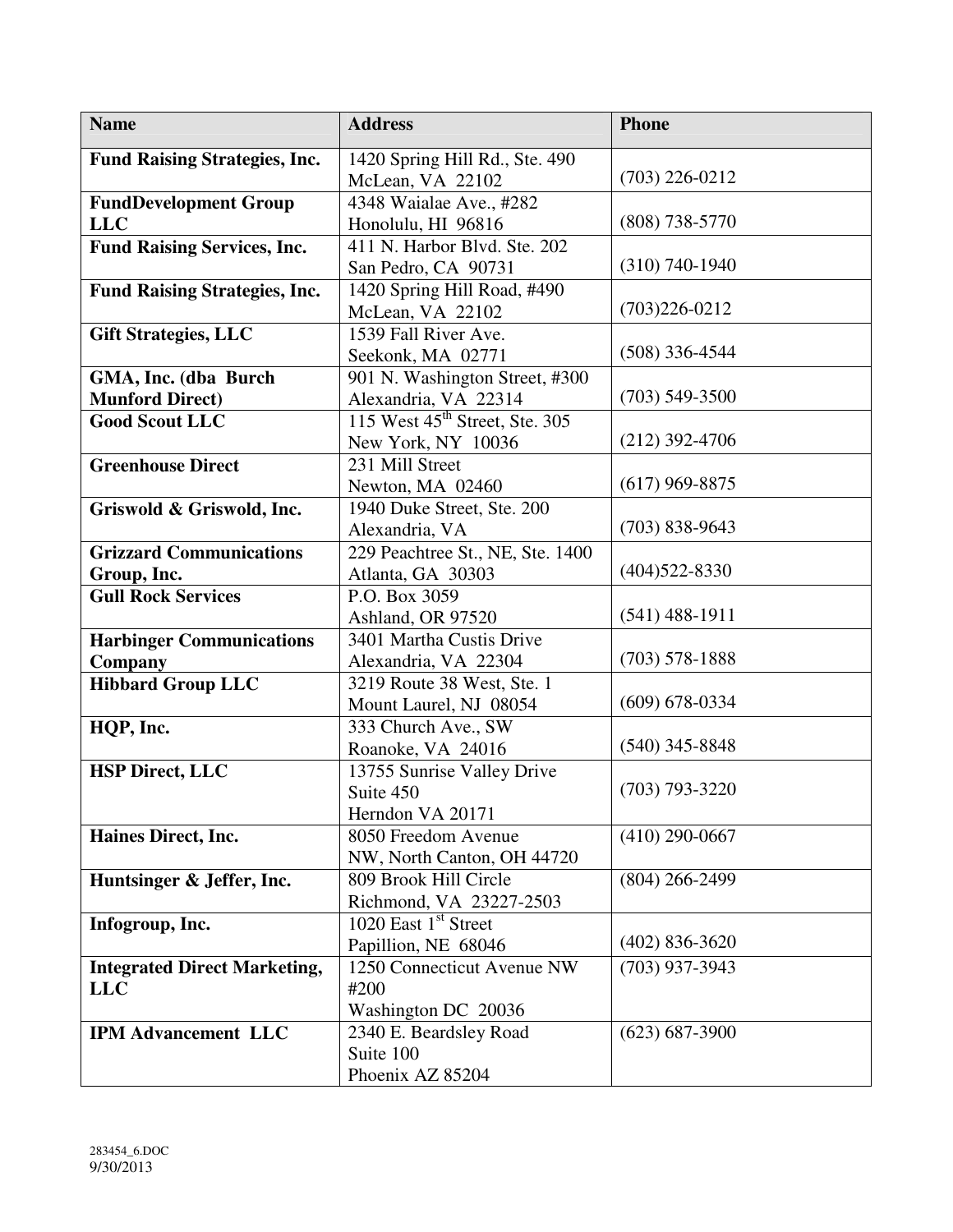| <b>Name</b>                                                                     | <b>Address</b>                                                      | <b>Phone</b>       |
|---------------------------------------------------------------------------------|---------------------------------------------------------------------|--------------------|
| iSandbox, Inc.                                                                  | 10120 West Broad Street, Ste. G<br>Glen Allen, VA 23060             | $(804)$ 249-1762   |
| John Mini Consulting, Inc.                                                      | 707 Savannah Road<br>Lewes, DE 19958                                | $(302)645 - 5112$  |
| <b>KP-JMP LLC</b>                                                               | 45 Braintree Hill Office Park<br>Ste. 201<br>Braintree, MA 02184    | $(781)$ 843-0026   |
| Kaimana Hila                                                                    | 46-048 Kuneki Place<br>Kaneohe, HI 9673                             | (808) 292-9234     |
| <b>Kersten Direct</b>                                                           | 855 East Collins B44vd.<br>Richardson, TX 75081                     | $(972)$ 664-1115   |
| <b>Key Direct Marketing Group,</b><br>Inc.                                      | 921 Key Way<br>Nokomis, FL 34275                                    | $(239) 682 - 7199$ |
| <b>KMA Direct</b><br><b>Communications, Inc.</b>                                | 7160 Dallas Parkway, Ste. 400<br>Plano, TX 75025                    | $(972)$ 244-1900   |
| Lamb Consulting, Inc.                                                           | 117 <sup>1/2</sup> Martinez Street<br>Santa Fe, NM 87501            | $(505)$ 955-0685   |
| LAS, LLC                                                                        | 4200 Wisconsin Avenue, Ste.<br>106-115<br>Washington, DC 20016-2143 | $(202)$ 393-0220   |
| Lautman Maska Neill &<br>Company                                                | 1730 Rhode Island Avenue NW,<br>#301<br>Washington, DC 20036        | $(202)$ 296-9660   |
| <b>Lawrence Direct Marketing,</b><br>Inc.                                       | 26B John Marshall Street<br>Warrenton, VA 20186                     | $(540)$ 349-9278   |
| Lewis Advertising Co., Inc.                                                     | 325 East Oliver Street<br>Baltimore, MD 21202                       | $(410)$ 539-5100   |
| <b>M Consulting Group</b>                                                       | PO Box 893676<br>Mililani, HI 96789                                 | $(808)$ 625-9848   |
| McKenna & Associates, LLC                                                       | 2000 Clarendon Blvd., Ste. 200<br>Arlington, VA 22201               | $(571)$ 312-1465)  |
| <b>McPherson Associates, Inc.</b>                                               | 312 E. King Street<br>Malvern, PA 19355                             | $(610) 640 - 1555$ |
| <b>M Consulting Group</b>                                                       | P.O. Box 893676<br>Mililani, HI 96789                               | $(808)625 - 9848$  |
| <b>Magnuson Corporation</b>                                                     | 1934 Quail Run Loop NE<br>Albuquerque, NM 87122                     | $(714)$ 815-8889   |
| <b>Mailing Services of</b><br>Pittsburgh, Inc. (TrueSense<br><b>Marketing</b> ) | 155 Commerce Drive<br>Freedom, PA 15042                             | (724) 774-3244     |
| <b>Mal Warwick Associates</b>                                                   | 2550 Ninth Street<br>Berkley CA 94710                               | $(510)$ 843-8888   |
| <b>Marketing Support, Inc.</b>                                                  | 200 East Randolph Dr., Ste. 5000<br>Chicago, IL 60601               | $(312)$ 565-0044   |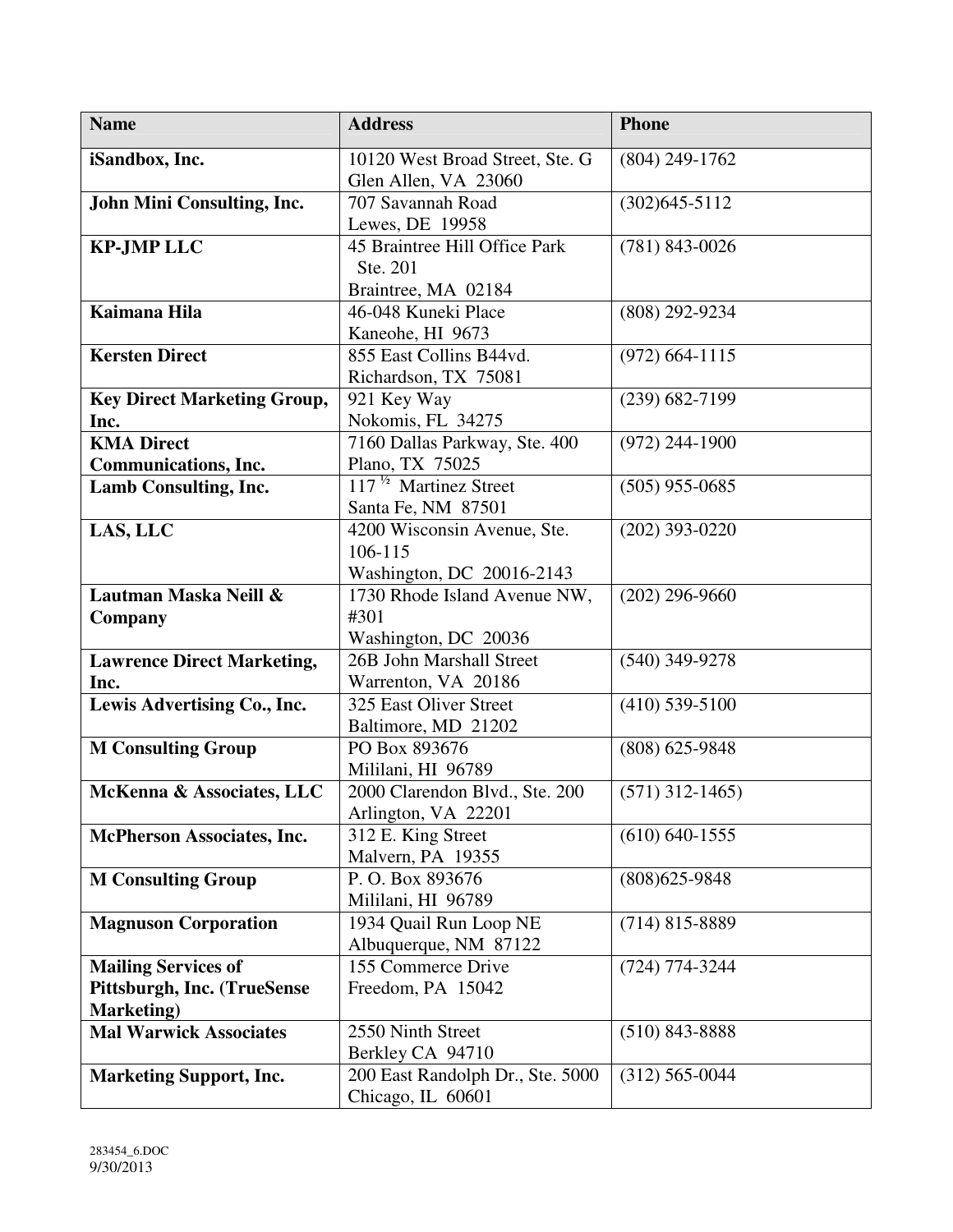| <b>Name</b>                                            | <b>Address</b>                                              | <b>Phone</b>       |
|--------------------------------------------------------|-------------------------------------------------------------|--------------------|
| Masterworks, Inc.                                      | 19265 Powder Hill Place NE<br>Poulsbo, WA 98370             | $(360)$ 394-4300   |
| Marts & Lundy, Inc.                                    | 1200 Wall Street West<br>Lyndhurst, NJ 07071                | $(201)$ 460-1660   |
| <b>Merkle Group, Inc.</b>                              | 7001 Columbia Gateway Drive<br>Columbia, MD 21046           | $(443)542-4000$    |
| <b>Meyer Partners, LLC</b>                             | 1701 E. Woodfield Road, Ste.<br>425<br>Schaumburg, IL 60173 | $(630)$ 339-3930   |
| <b>MINDset Direct, LLC</b>                             | 1700 N. Jefferson Street, Ste. 200<br>Arlington, VA 22205   | $(703)$ 538-6463   |
| <b>MK Direct Marketing &amp;</b>                       | 612 East Jefferson Street                                   | $(434)$ 295-6041   |
| <b>Communications, LLC</b>                             | Charlottesville, VA 22902                                   |                    |
| M & R Strategic Services,<br>Inc.                      | 1901 L Street NW, Ste. 800<br>Washington, DC 20036          | $(202)$ 223-9541   |
| <b>National Outdoor Sport</b>                          | 5151 Wisconsin Ave., NW                                     | $(202)$ 965-9850   |
| Advertising, Inc.                                      | Ste. 400<br>Washington, DC 20016                            |                    |
| <b>Newport Creative</b>                                | 33 Railroad Avenue                                          | $(781)$ 934-0586   |
| <b>Communications</b>                                  | Duxbury, MA 02332                                           |                    |
| <b>New River Direct, Inc.</b>                          | 333 Church Avenue, SW<br>Roanoke, VA 24016                  | $(540)$ 345-8848   |
| <b>Nexus Direct, LLC</b>                               | 2101 Parks Ave, Ste. 600<br>Virginia Beach, VA 23451        | $(757)$ 3400-5960  |
| <b>Non Profit Fundraising</b><br><b>Services</b>       | 3742A Old Pali Road<br>Honolulu, HI 96817                   | $(808) 699 - 6875$ |
| <b>Non Profit Promotions, Inc.</b>                     | 8707 Harford Road<br>Parkville, MD 21234                    | $(410) 882 - 4757$ |
| <b>Newport Creative</b><br><b>Communications, Inc.</b> | 33 Railroad Ave.<br>Duxbury, MA 02332                       | $(781)$ 934-0586   |
| <b>NNE Marketing, LLC</b>                              | 754 Massachusetts Ave.<br>Arlington, MA 02476               | $(781)$ 777-1951   |
| <b>Odell Simms &amp; Associates,</b><br>Inc.           | 1593 Spring Hill Road<br>Tysons Corner, VA 22182            | $(703)$ 903-9797   |
| <b>Olomana Marketing, LLC</b>                          | 220 S. King Street, Ste. 1190<br>Honolulu, HI 96813         | $(808) 550 - 0043$ |
| OMP, Inc.                                              | 1133 $19th$ Street, NW, Ste. 300<br>Washington, DC 20036    | $(202)$ 467-0048   |
| 129025 Canada, Inc.                                    | 4700 De La Savane, Ste. 102<br>Montreal, Canada H4P 1T7     | $(514)$ 344-3382   |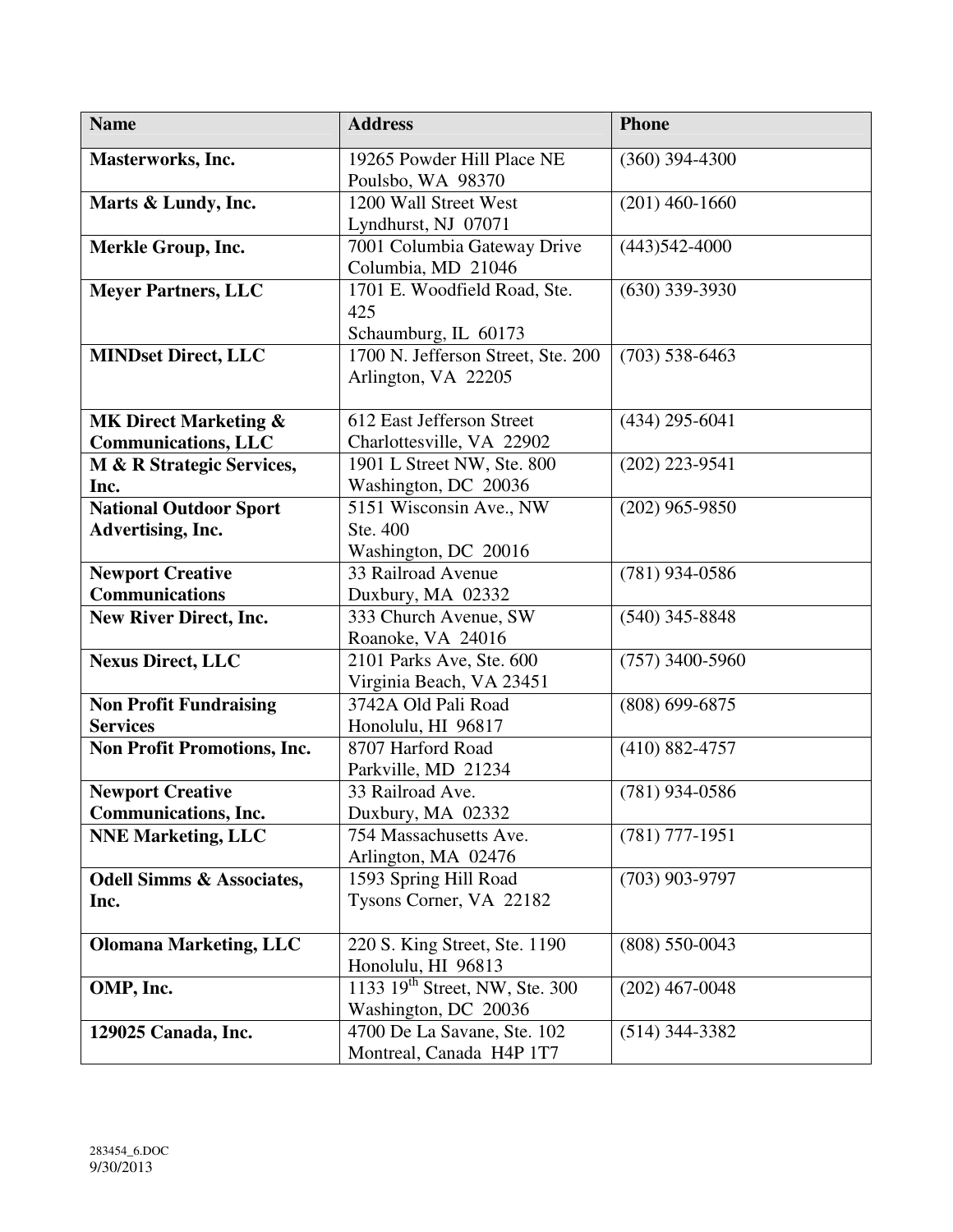| <b>Name</b>                                                                         | <b>Address</b>                                                     | <b>Phone</b>                  |
|-------------------------------------------------------------------------------------|--------------------------------------------------------------------|-------------------------------|
| <b>Omeara Ferguson and</b><br><b>Company Mission</b><br><b>Advancement Services</b> | 1001 Third Ave., West, Ste. 450<br>Bradenton, FL 34205             | $(941) 876 - 6835$            |
| Oneicity, Inc.                                                                      | 1122 Madison Ave. N<br>Bainbridge Island, WA 98110                 | $(206)$ 922-2411              |
| OP3, Inc.                                                                           | 915 Marine Street, Ste. 1<br>Santa Monica, CA 90405                | $(310)$ 392-3000              |
| PEP Direct, LLC                                                                     | 19 Stoney Brook Drive<br>Wilton, NH 03086                          | $(603) 654 - 6141$            |
| Paradysz Matera Company,<br>Inc.                                                    | 5 Hanover Square<br>$6th$ Floor<br>New York NY 10004               | $(212)$ 387-0300              |
| Pathways, Inc.                                                                      | 3 Bens Way<br>Chilmark, MA 02535                                   | $(508) 645 - 5037$            |
| Paul Janes-Brown, Inc.                                                              | P.O. Box 851<br>Makawao, HI 96768                                  | $(808) 572 - 8000$            |
| <b>PG Calc Incorporated</b>                                                         | 129 Mt. Auburn Street<br>Cambridge, MA 02138                       | $(617)$ 497-4970              |
| <b>Philanthropy Planning LLC</b>                                                    | 706 Ahuwale Street<br>Honolulu, HI 96821                           | $(808)$ 228-7856              |
| <b>PM Digital Corporation</b>                                                       | 5 Hanover Square<br>New York NY 10004                              | $(212)$ 387-0300              |
| PEP Direct, LLC                                                                     | 19 Stoney Brook Drive<br>Wilton, NH 03086                          | $(603) 625 - 61\overline{41}$ |
| <b>Pulse Red Communications</b>                                                     | 190 Monroe Ave NW, 5 <sup>th</sup> Floor<br>Grand Rapids, MI 49503 | $(616)$ 301-3100              |
| <b>Precision Marketing, Inc.</b>                                                    | 4635 Rock Spring Road<br>Arlington VA 22207                        | $(703) 845 - 7721$            |
| <b>Precision Performance</b><br>Marketing, Inc.                                     | 12166 Old Big Bend Road, Ste.<br>200<br>Kirkwood, MO 63122         | $(636)$ 207-5955              |
| <b>Public Affairs Engagement</b>                                                    | 9604 N $43^{\text{rd}}$ Place<br>Phoenix, AZ 85028                 | $(602)$ 418-0737              |
| <b>Purpose Campaigns</b>                                                            | 224 Centre Street, $6th$ floor<br>New York, NY 10013               | $(212)$ 533-4114              |
| <b>Pursuant Group, Inc.</b>                                                         | 5151 Belt Line Rd., Ste. 900<br>Dallas, TX 75254                   | $(214) 866 - 7700$            |
| <b>Quintessential Marketing</b><br><b>LLC</b>                                       | 11571 Maple Ridge Road<br>Reston, VA 20190                         | $(703)$ 464-5821              |
| R. J. Dunham & Co., Inc.                                                            | 15455 Dallas Parkway, 6 <sup>th</sup> Floor<br>Addison, TX 75001   | $(972) 764 - 3516$            |
| <b>Red Engine Digital, LLC</b>                                                      | 1485 Chain Bridge Road, Ste.<br>305<br>McLean, VA 22101            | $(703)$ 556-6951              |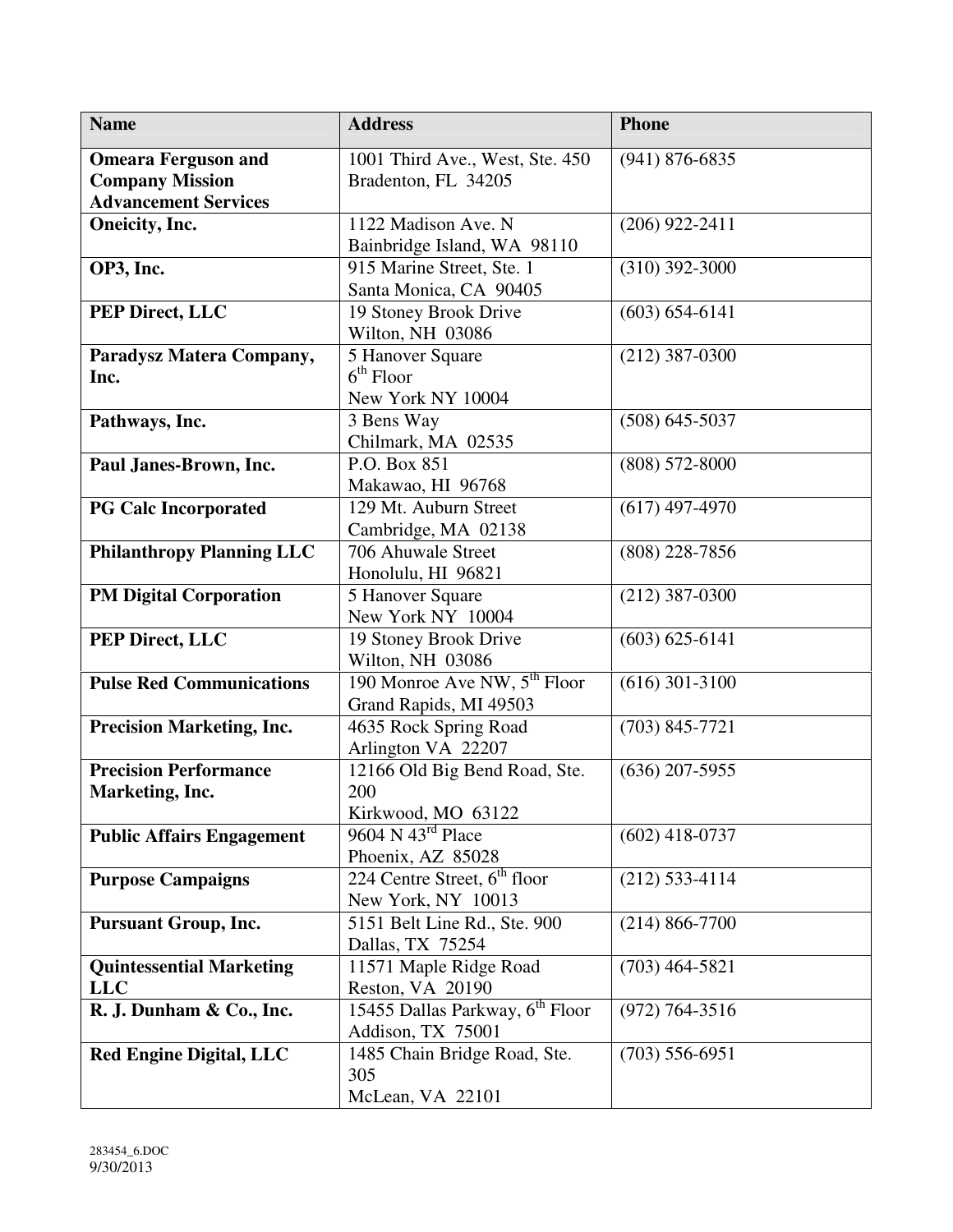| <b>Name</b>                                | <b>Address</b>                                                               | <b>Phone</b>       |
|--------------------------------------------|------------------------------------------------------------------------------|--------------------|
| <b>RSI Stewardship, LLC</b>                | 5151 Belt Line Road, Ste. 900<br>Dallas, TX 75254                            | $(214) 866 - 7600$ |
| <b>Renee M. Simi</b>                       | 1924-A $8th$ Street<br>Berkley CA 94710                                      | $(510)$ 528-4353   |
| <b>Resource Services, Inc.</b>             | 5151 Belt Line Road, Ste. 900<br>Dallas, TX 75254                            | $(214) 866 - 7600$ |
| <b>Response Development</b><br>Corporation | 5351 Ketch Road<br>Prince Frederick, MD 20678                                | $(301)855 - 1700$  |
| <b>Response Dynamics, Inc.</b>             | 2070 Chain Bridge Road, Ste.<br>520<br>Franklin Vienna, VA 22182             | $(703)442 - 7595$  |
| <b>Response Marketing Group</b>            | 8003 Franklin Farms Drive, Ste.<br>128<br>Richmond VA 23235                  | $(804)747 - 3711$  |
| <b>Richard Norman Company</b>              | Two Riverbend<br>44084 Riverside Parkway, Ste.<br>350<br>Lansdowne, VI 20176 | $(703) 726 - 1117$ |
| <b>Richner &amp; Richner, LLC</b>          | 117 N. First Street, Ste, 70<br>Ann Arbor, MI 48104                          | $(734)$ 213-7704   |
| <b>Rising Tide Direct, LLC</b>             | 1716 Beacon Street<br>Newton, MA 02468                                       | $(617)$ 454-1110   |
| <b>Russ Reid Company</b>                   | 2 N. Lake Ave., Ste. 600<br>Pasedena, CA 91101                               | $(626)$ 449-6100   |
| <b>Sanky Communications, Inc.</b>          | 599 $11^{th}$ Ave., $6^{th}$ Floor<br>New York, NY 10036                     | $(212) 868 - 4300$ |
| <b>SCA Direct, Inc.</b>                    | 11208 Waples Mill Road, Ste.<br>106<br>Fairfax, VA 22030                     | $(703)$ 293-6339   |
| Schultz & Williams, Inc.                   | 325 Chestnut Street, Ste. 700<br>Philadelphia, PA 19106                      | $(215)$ 625-9955   |
| <b>Sea Change Strategies, LLC</b>          | 7409 Birch Ave.<br>Takoma Park, MD 20912                                     | $(847)$ 722-7266   |
| Shain Group, Inc.                          | 2336 Aha Maka Way<br>Honolulu HI 96821                                       | $(808)$ 735-7022   |
| <b>ShareMedia Services</b>                 | 10497 P.O. Box 46695<br>Hennepin, MN 55344                                   | $(952)$ 303-4490   |
| <b>Silver Marketing, Inc.</b>              | 7910 Woodmont Avenue, Ste.<br>914<br>Bethesda, MD 20814                      | $(301)$ 951-3505   |
| Solid Concepts, Inc.                       | 1279 Honokahua Street<br>Honolulu, HI 96825                                  | $(808)$ 396-6070   |
| <b>Stelter Company</b>                     | 10435 New York Avenue<br>Des Moines, IA 50322                                | (515) 2527230      |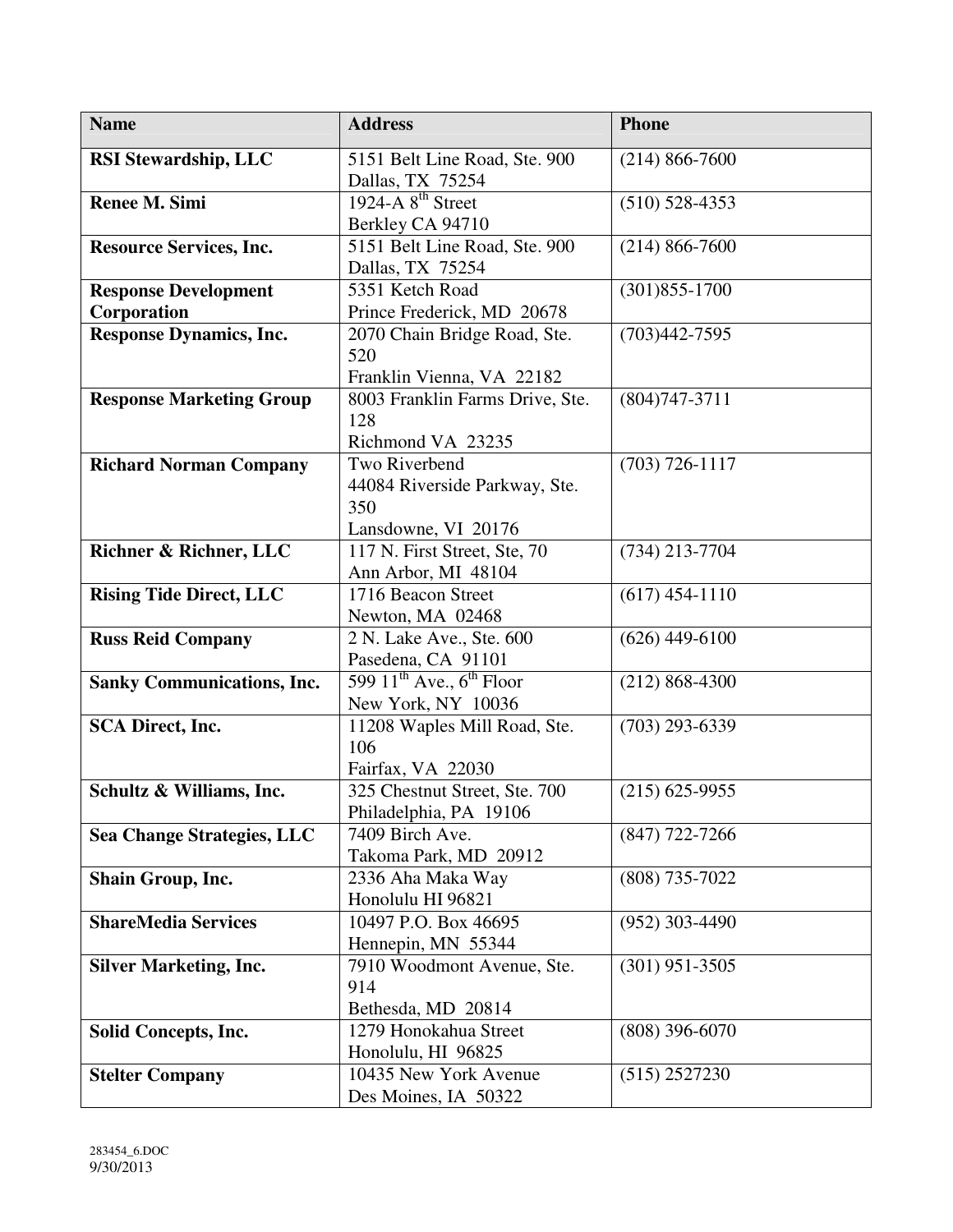| <b>Name</b>                                        | <b>Address</b>                                                                         | <b>Phone</b>       |
|----------------------------------------------------|----------------------------------------------------------------------------------------|--------------------|
| <b>Stephen Clouse &amp; Associates,</b><br>Inc.    | 43538 Golden Meadow Circle<br>Ashburn, VA 20147                                        | $(703) 858 - 1760$ |
| <b>Strategic Consulting</b>                        | 7211 Haven Ave.<br>Alta Loma, CA 91701                                                 | $(909)$ 941-0799   |
| <b>Sullivan Sports Marketing</b>                   | 322 Riverside Drive<br>Ormond Beach, FL 32176                                          | $(386)$ 451-6808   |
| <b>Summit Direct Marketing</b><br><b>LLC</b>       | 8138 South Harrison Way<br>Centennial CO 80122                                         | $(303)$ 221-4654   |
| <b>Susan C. Courtemanche</b>                       | 40 Powder Horn Hill Road<br>Wilton, CT 06897                                           | $(917) 509 - 0442$ |
| <b>Target MarkeTeam, Inc.</b>                      | <b>Crown Pointe</b><br>1050 Crown Pointe Pkwy., Ste.<br>1850<br>Atlanta, GA 30338-7707 | $(770)$ 274-3700   |
| Thompson, Habib & Denison,<br>Inc.                 | 80 Hayden Avenue<br>Suite 300<br>Lexington MA 02421                                    | $(781) 859 - 1400$ |
| Three Creative, Inc.                               | 10211 Wincopin Circle, Ste. 100<br>Columbia, MD 21044                                  | $(410)$ 279-0330   |
| <b>Timothy Group</b>                               | 1663 Sutherland Dr. SE<br>Grand Rapids, MI 49508                                       | $(616)$ 224-4060   |
| <b>TLC, The Lukens Company</b>                     | 2800 Shirlington Road, Ste. 900<br>Arlington, VA 22206                                 | $(703)$ 845-8484   |
| <b>Todd Dexter &amp; Associates,</b><br><b>LLC</b> | 3705 Stonington Drive<br>Plano, TX 75093                                               | $(214)$ 608-6898   |
| <b>Tracy D. Christeson</b>                         | 4400 Chippewa Drive<br>Boulder, CO 80303                                               | $(303)$ 955-7692   |
| <b>Tradewinds Consulting, Inc.</b>                 | 11914 Crayton Court<br>Herndon, VA 20170                                               | $(703)$ 404-1249   |
| <b>Tripi Consulting, LLC</b>                       | 333 Church Ave, SW<br>Roanoke VA 24016                                                 | $(540)$ 345-8848   |
| <b>Type A Strategies, LLC</b>                      | 2737 Devonshire Place NW, Ste.<br>428<br>Washington, DC 20008                          | $(202)$ 870-3985   |
| <b>Vision Quest Alliance</b>                       | 18940 Base Camp Road<br>Monument, CO 80132                                             | $(719)$ 488-4175   |
| VK Direct, Inc.                                    | 20 Milltown Road, Suite 203<br>Brewster NY 10509                                       | $(845)$ 278-2333   |
| Warfield & Walsh, Inc.                             | 601 S. Washington Street<br>Alexandria, VA 22314                                       | $(703)$ 519-8077   |
| <b>Westfall Gold</b>                               | 1300 Peachtree Industrial Blvd.,<br>Ste. 3216<br>Suwanee, GA 30024                     | $(678) 730 - 0844$ |